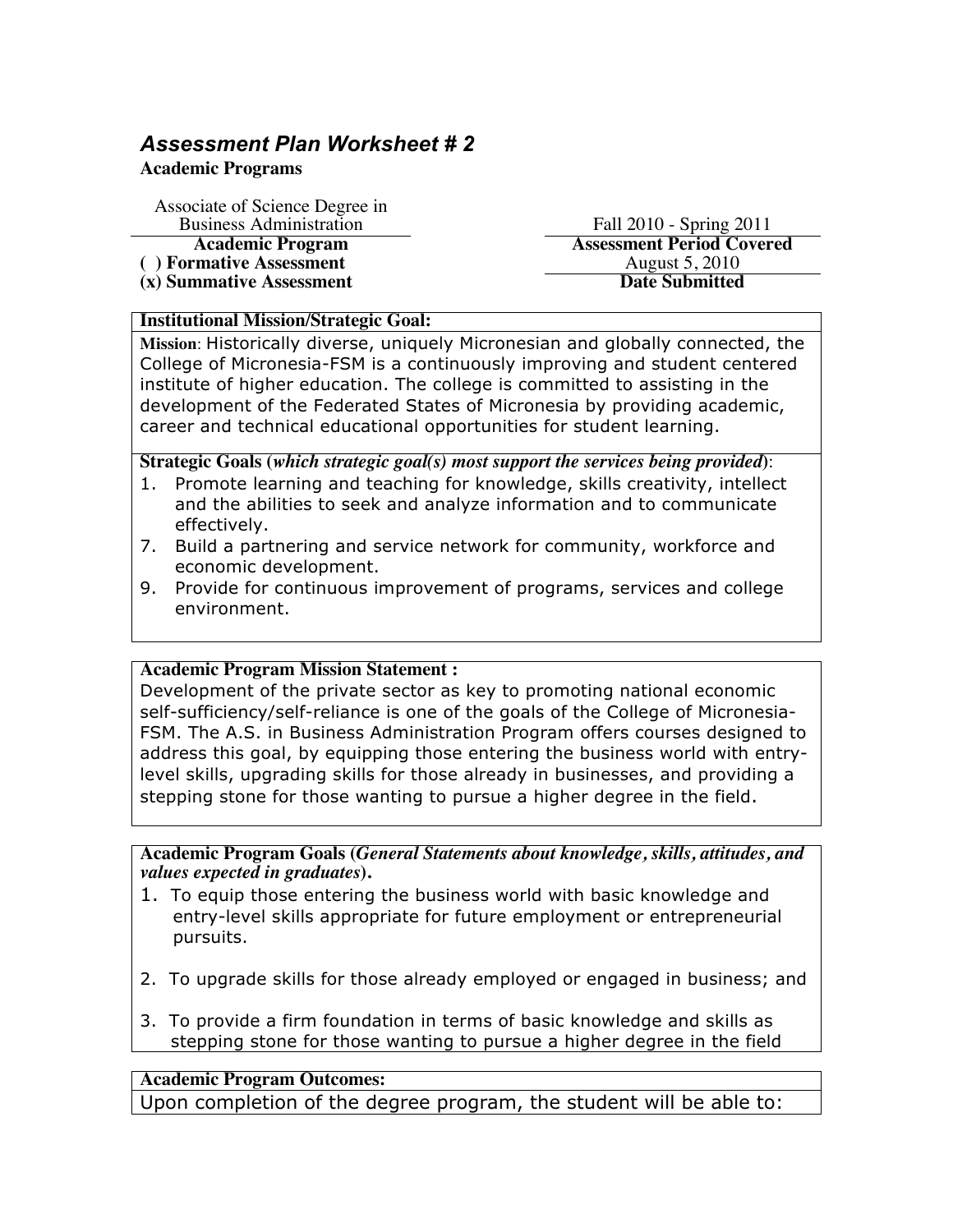- 1. Demonstrate basic knowledge and/or skills in the different functional areas of business – accounting, management, marketing, economics, and finance – by emphasizing their importance in an organization and describing their interrelationship in the organization's attempt to achieve its objectives.
- 2. Demonstrate basic knowledge and skill in the use of cost and managerial accounting concepts and techniques as management tools for planning, controlling, evaluating performance and making decisions.
- 3. Demonstrate basic knowledge and skill in business mathematics and elementary statistics by accurately performing common business computations, statistical data presentation and analysis.
- 4. Demonstrate basic knowledge and skill in intercultural writing and speaking appropriate for business.
- 5. Demonstrate a basic understanding of the legal environment and ethical challenges confronting business in general and in the FSM, from both local and global perspectives.

| <b>Evaluation questions</b>            | <b>Data sources</b> | <b>Analysis</b> |
|----------------------------------------|---------------------|-----------------|
| Has there been at least a 5%           | Fall 2009 and       | Tables with     |
| increase in enrolment in the A.S. in   | <b>Fall 2011</b>    | comparative     |
| <b>Business Administration in Fall</b> | enrolment data      | data (absolute  |
| 2011 enrolment, using Fall 2009        | from the IRPO       | figures and     |
| actual enrolment data as               |                     | percentages)    |
| benchmark?                             |                     |                 |
| Has there been at least a 10%          | Fall 2009 and       | Tables with     |
| improvement in student                 | <b>Fall 2011</b>    | comparative     |
| completion rate in all 100-level       | completion data     | data (absolute  |
| Business courses in FY2011             | from the IRPO       | figures and     |
| compared to FY2009 actual              |                     | percentages)    |
| completion data?                       |                     |                 |
| Has the Business Advisory Council      | Memorandum of       | Comparison      |
| been revived, with at least five (5)   | Agreement or        | with actual     |
| major business establishments or       | related document    | and target      |
| their representatives as regular       | approved and        |                 |
| members, and with at least four        | signed by council   |                 |
| (5) organizational and consultative    | members;            |                 |
| meetings conducted in FY 2011?         | minutes of          |                 |
|                                        | meetings and        |                 |
|                                        | official            |                 |